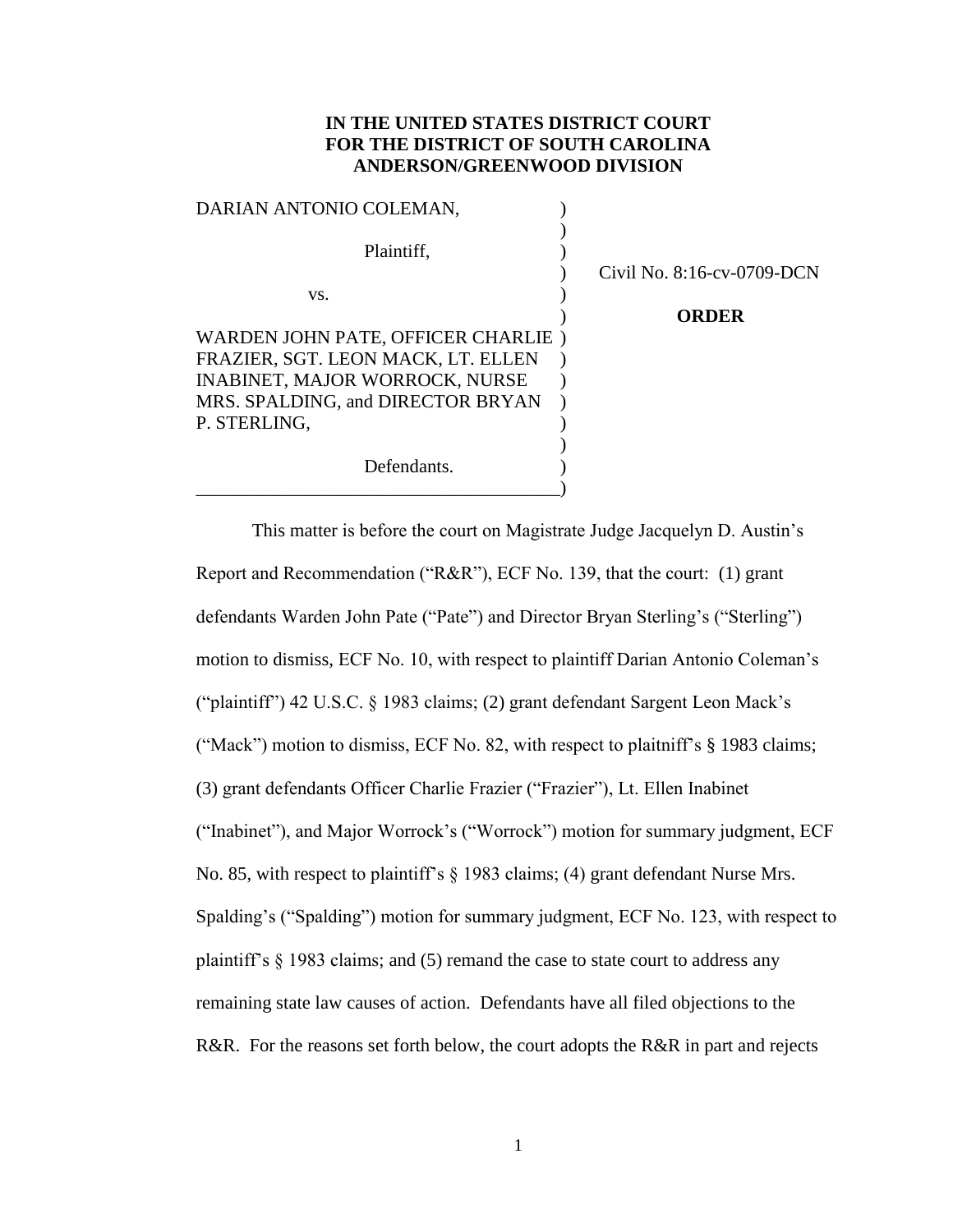the R&R in part, and grants defendants various motions to dismiss and motions for summary judgment with respect to all of plaintiff's claims.

## **I. BACKGROUND**<sup>1</sup>

Plaintiff alleges that on June 10, 2014, he was subjected to excessive force by use of chemical munitions. ECF No. 1-1 at 14. More specifically, plaintiff asserts that he was kicking his cell door to get the attention of security staff so that he could use the computer to conduct legal research. Id. Frazier asked plaintiff what his problem was, and plaintiff informed Frazier that he had requested to use the computer. Id. Frazier informed plaintiff he would not be able to use the computer, at which point plaintiff kicked his cell door again because it was clear he would not be allowed to use the computer. Id. Frazier then came to plaintiff's door, opened the feeding flap, administered chemical munitions, locked the flap, and walked away. Id. Plaintiff contends that Frazier subsequently falsified an incident report, that Inabinet helped conceal the falsified report by signing the report, and that Worrock helped conceal the falsified report by failing to "blow the whistle" on Frazier. Id. at 14–15. Plaintiff contends that Inabinet and Mack failed to meet correctional standards by failing to ensure cell checks were conducted every 30 minutes. Id. at 15. Plaintiff further contends that Inabinet and Mack reported to plaintiff's cell 20 to 30 minutes after the incident and removed plaintiff's cell mate from the cell but refused to remove plaintiff. Id. Plaintiff also alleges he informed Mack and Spalding that he was having chest pains when they came to his cell to administer his daily medication,

 $\overline{\phantom{a}}$ 

<sup>&</sup>lt;sup>1</sup> The parties have not challenged the magistrate judge's outline of the facts. Therefore, the court recites that outline almost verbatim.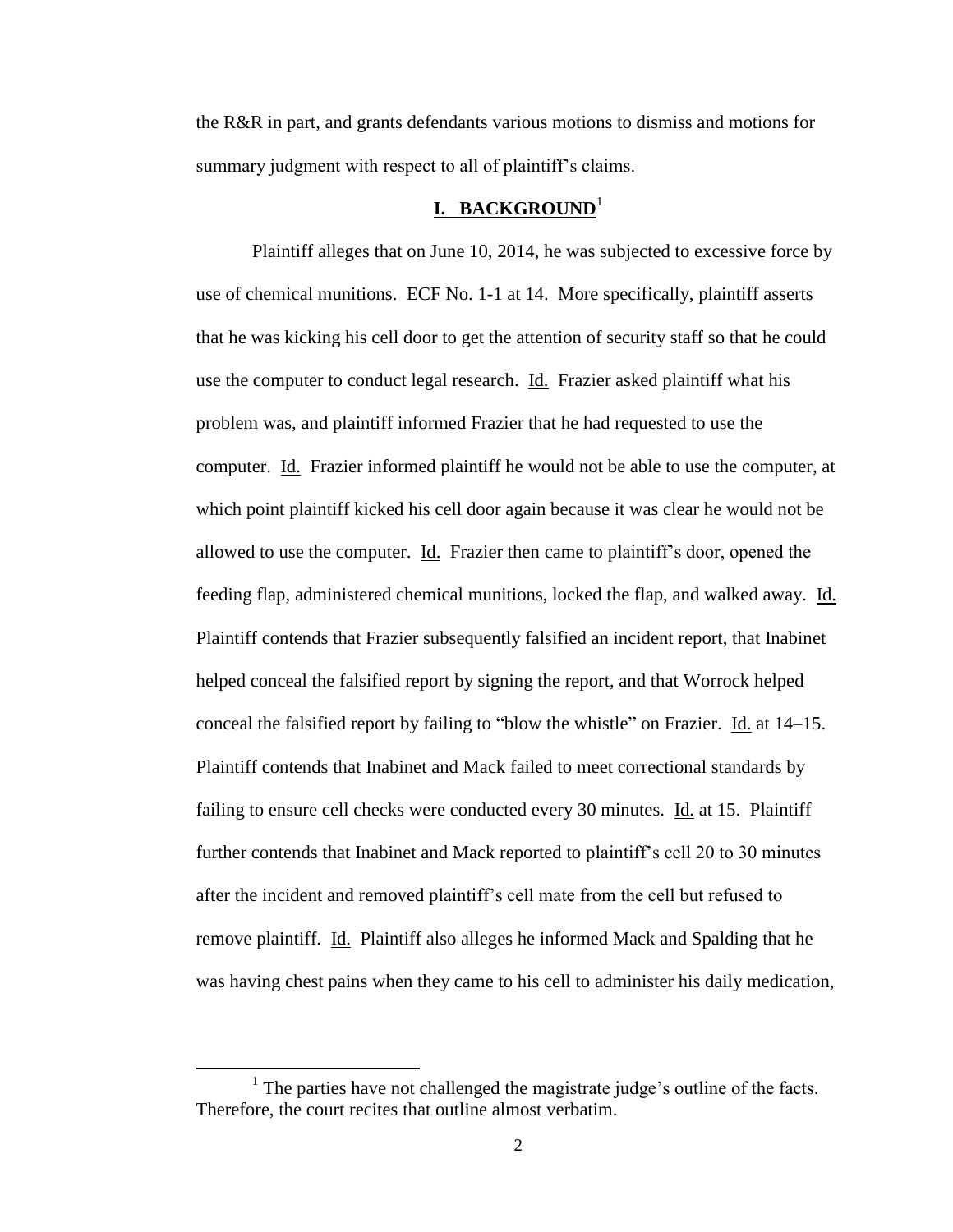but Spalding did nothing. Id. at 16. Further, Mack told Spalding that Plaintiff refused medical assistance. Id.

Plaintiff filed the instant action in the Court of Common Pleas for Richland County on December 16, 2015. ECF No. 1-1. Defendants removed the action to this court on March 4, 2016. ECF No. 1. Pate and Sterling filed a motion to dismiss on March 9, 2016, ECF No. 10. Plaintiff filed a response in opposition on April 5, 2016, ECF No. 29, and Pate and Sterling filed a reply on April 15, 2016. ECF No. 32. Plaintiff filed another document on April 22, 2016, which the magistrate judge construed to be a second response in opposition to Pate and Sterling's motion to dismiss. ECF No. 35. Mack filed a motion to dismiss on July 21, 2016, ECF No. 82, and Frazier, Inabinet and Worrock filed a motion for summary judgment on July 22, 2016. Plaintiff filed a response in opposition to these motions on October 18, 2016. ECF No. 118. Spalding filed a motion for summary judgment on November 9, 2016, ECF No. 123, and plaintiff filed a response in opposition on December 2, 2016. ECF No. 127. The magistrate judge issued the R&R on January 31, 2017. ECF No. 139. Fraizer, Inabinet, Mack, Pate, Sterling, and Worrock (the "SCDC Defendants") filed objections to the R&R on February 14, 2017. ECF No. 142. Spalding filed separate objections to the R&R the same day. ECF No. 144. Plaintiff never filed any objections to the R&R or any reply to defendants' objections. The matter is now ripe for the court's review.

3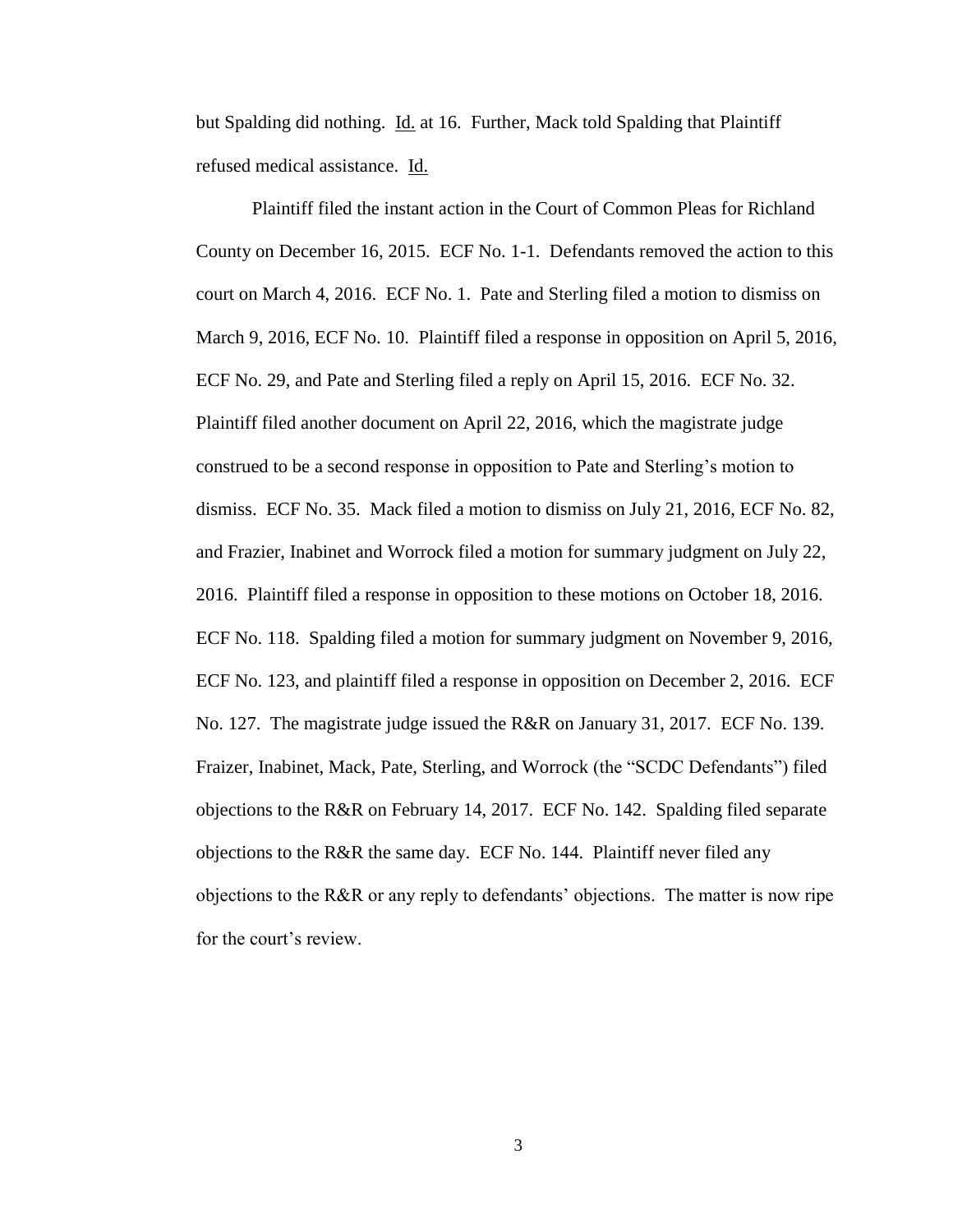#### **II. STANDARDS**

#### **A. De Novo Review**

This court is charged with conducting a de novo review of any portion of the magistrate judge's R&R to which specific, written objections are made. 28 U.S.C.  $636(b)(1)$ . The court may adopt the portions of the R&R to which the petitioner did not object, as a party's failure to object is accepted as agreement with the conclusions of the magistrate judge. Thomas v. Arn, 474 U.S. 140, 149–50 (1985). The recommendation of the magistrate judge carries no presumptive weight, and it is this court's responsibility to make a final determination. Mathews v. Weber, 423 U.S. 261, 270–71 (1976).

#### **B. Pro Se Plaintiff**

Plaintiff is proceeding pro se in this case. Federal district courts are charged with liberally construing complaints filed by pro se litigants to allow the development of a potentially meritorious case. See Hughes v. Rowe, 449 U.S. 5, 9–10 (1980). Pro se complaints are therefore held to a less stringent standard than those drafted by attorneys. Id. Liberal construction, however, does not mean that the court can ignore a clear failure in the pleading to allege facts that set forth a cognizable claim. See Weller v. Dep't of Soc. Servs., 901 F.2d 387, 390–91 (4th Cir. 1990).

#### **C. Motion to Dismiss**

Under Federal Rule of Civil Procedure 12(b)(6), a party may move to dismiss for "failure to state a claim upon which relief can be granted." When considering a Rule  $12(b)(6)$  motion to dismiss, the court must "accept[] all well-pleaded allegations in the plaintiff's complaint as true and draw[] all reasonable factual inferences from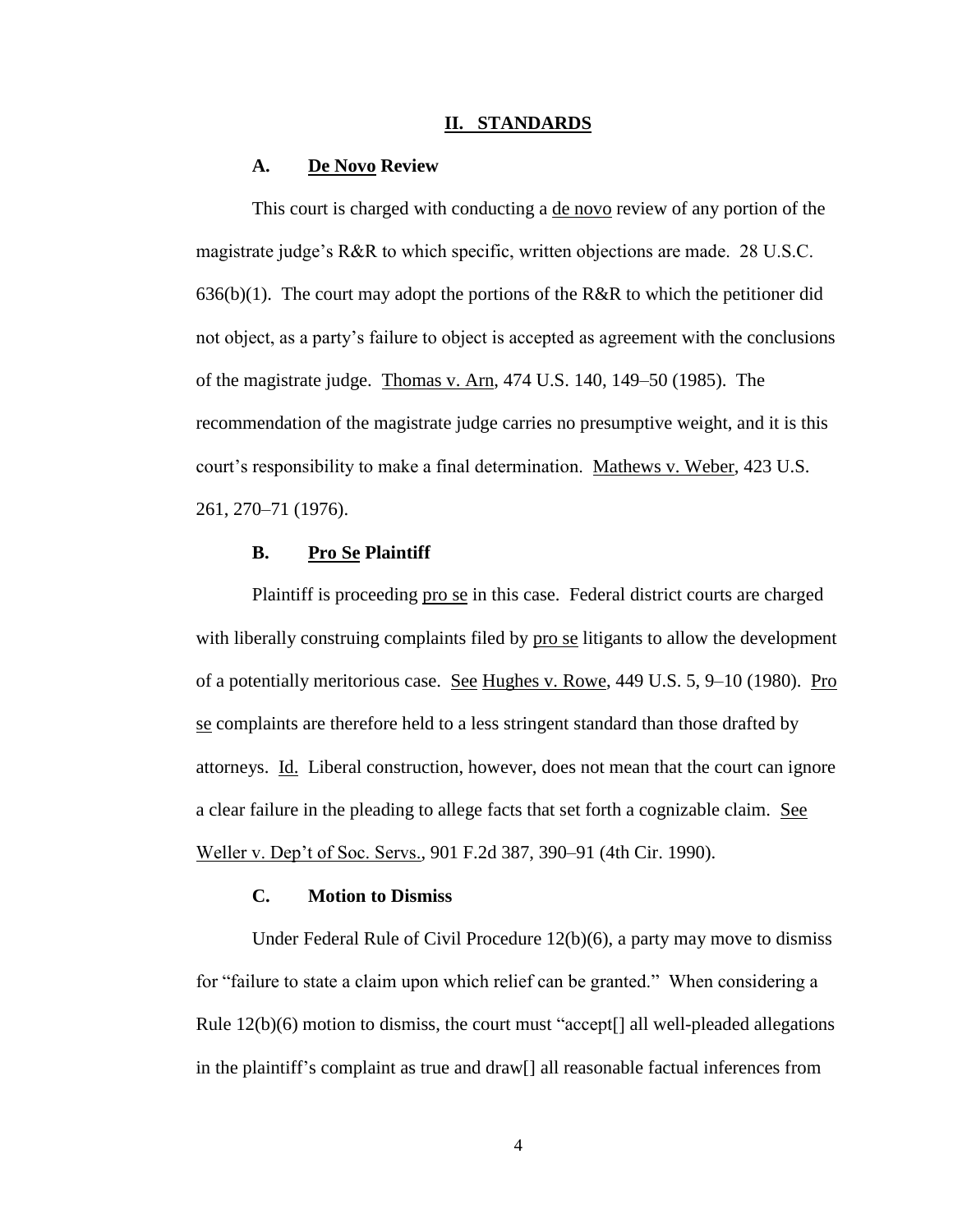those facts in the plaintiff's favor." Edwards v. City of Goldsboro, 178 F.3d 231, 244 (4th Cir. 1999). But "the tenet that a court must accept as true all of the allegations contained in a complaint is inapplicable to legal conclusions." Ashcroft v. Iqbal, 556 U.S. 662, 678 (2009).

On a motion to dismiss, the court's task is limited to determining whether the complaint states a "plausible claim for relief." Id. at 679. A complaint must contain sufficient factual allegations in addition to legal conclusions. Although Rule  $8(a)(2)$ requires only a "short and plain statement of the claim showing that the pleader is entitled to relief," "a formulaic recitation of the elements of a cause of action will not do." Bell Atl. Corp. v. Twombly, 550 U.S. 544, 555 (2007). The "complaint must contain sufficient factual matter, accepted as true, to 'state a claim to relief that is plausible on its face.'" Iqbal, 556 U.S. at 678 (quoting Twombly, 550 U.S. at 570). "Facts pled that are 'merely consistent with' liability are not sufficient."  $\overline{A \text{ Soc } y}$ Without a Name v. Virginia, 655 F.3d 342, 346 (4th Cir. 2011) (quoting Iqbal, 556 U.S. at 678).

### **D. Summary Judgment**

Summary judgment is proper "if the movant shows that there is no genuine dispute as to any material fact and the movant is entitled to judgment as a matter of law." Fed. R. Civ. P. 56(a). "Only disputes over facts that might affect the outcome of the suit under the governing law will properly preclude the entry of summary judgment." Anderson v. Liberty Lobby, Inc., 477 U.S. 242, 248 (1986). "[S]ummary judgment will not lie if the dispute about a material fact is 'genuine,' that is, if the evidence is such that a reasonable jury could return a verdict for the nonmoving

5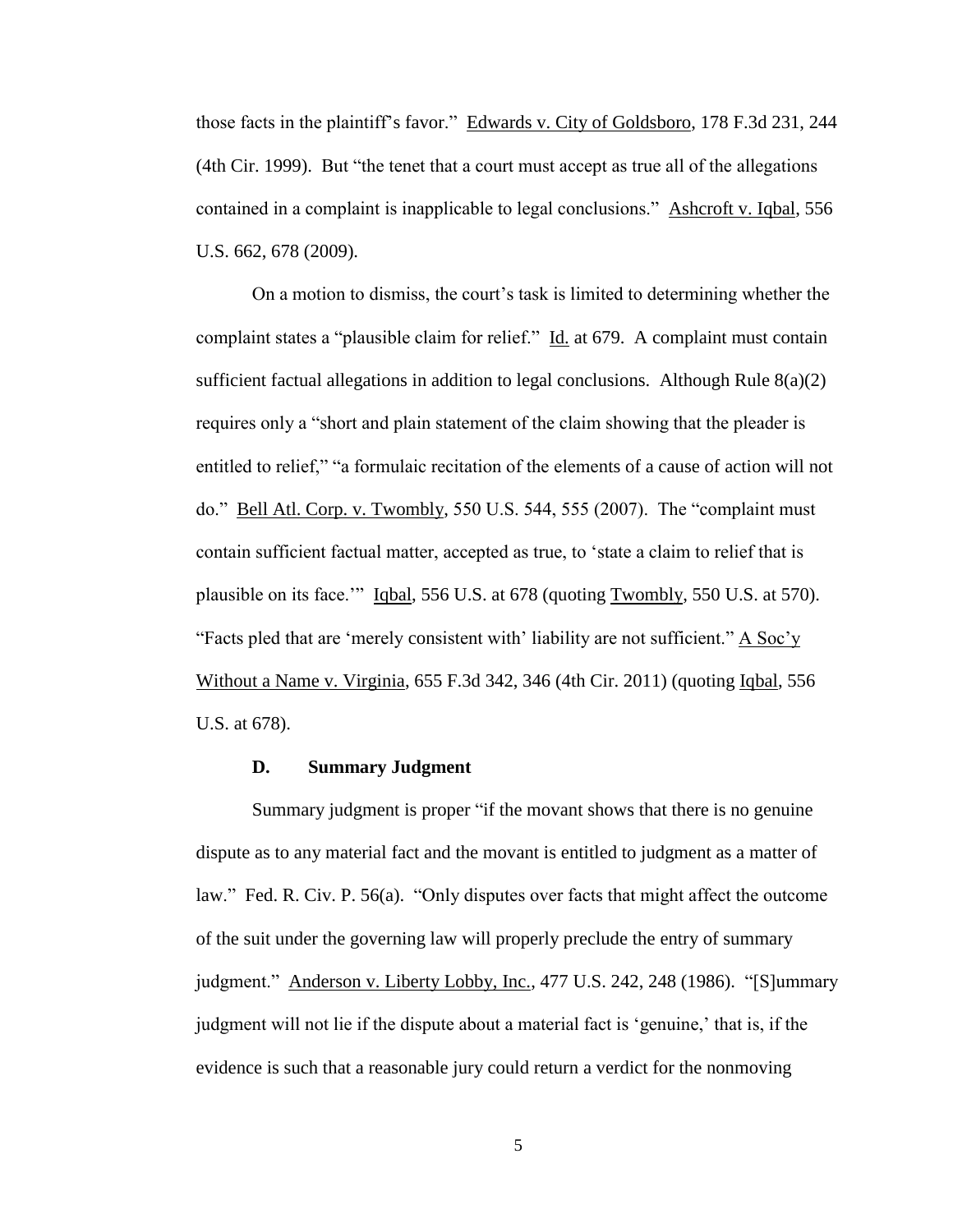party." Id. At the summary judgment stage, the court must view the evidence in the light most favorable to the nonmoving party and draw all reasonable inferences in his favor. Id. at 255.

#### **III. DISCUSSION**

Unsurprisingly, defendants do not challenge the bulk of the magistrate judge's analysis. Instead, they object only to the magistrate judge's recommendation that the court remand the case to state court to resolve any state law claims.<sup>2</sup> SCDC Defs.' Objections 3; Spalding Objections 2. The SCDC Defendants argue that plaintiff has failed to plead any state law claims. SCDC Objections 3–4. All defendants argue that, even if plaintiff's complaint could be construed to plead any state law claims, this court is already in a position to rule that those claims must fail. Id. at 5–6; Spalding Objections 3–4. In defendants' view, remand would only serve to waste the parties' and the state court's resources. SCDC Defs.' Objections 6–8.

Pursuant to 28 U.S.C. § 1367(a), if a district court possesses original jurisdiction in a civil proceeding, it "shall have supplemental jurisdiction over all other claims that are so related to claims in the action within such original jurisdiction that they form part of the same case or controversy." The statute further provides that a district court may decline to exercise such jurisdiction where "the district court has dismissed all claims over which it has original jurisdiction."  $28 \text{ U.S.C.} \$   $367 \text{(c)} \text{(3)}$ . The court has "wide discretion" to dismiss or keep a case after all claims that fell within its original jurisdiction have been dismissed. Johnson v. Ozmint, 456 F. Supp.

 $\overline{a}$ 

<sup>&</sup>lt;sup>2</sup> Plaintiff did not file any objections to the R&R. The court has reviewed those sections of the R&R that remain unchallenged for clear error. Finding none, the court adopts the magistrate judge's recommendation that defendants' motions be granted with respect to plaintiff's § 1983 claims.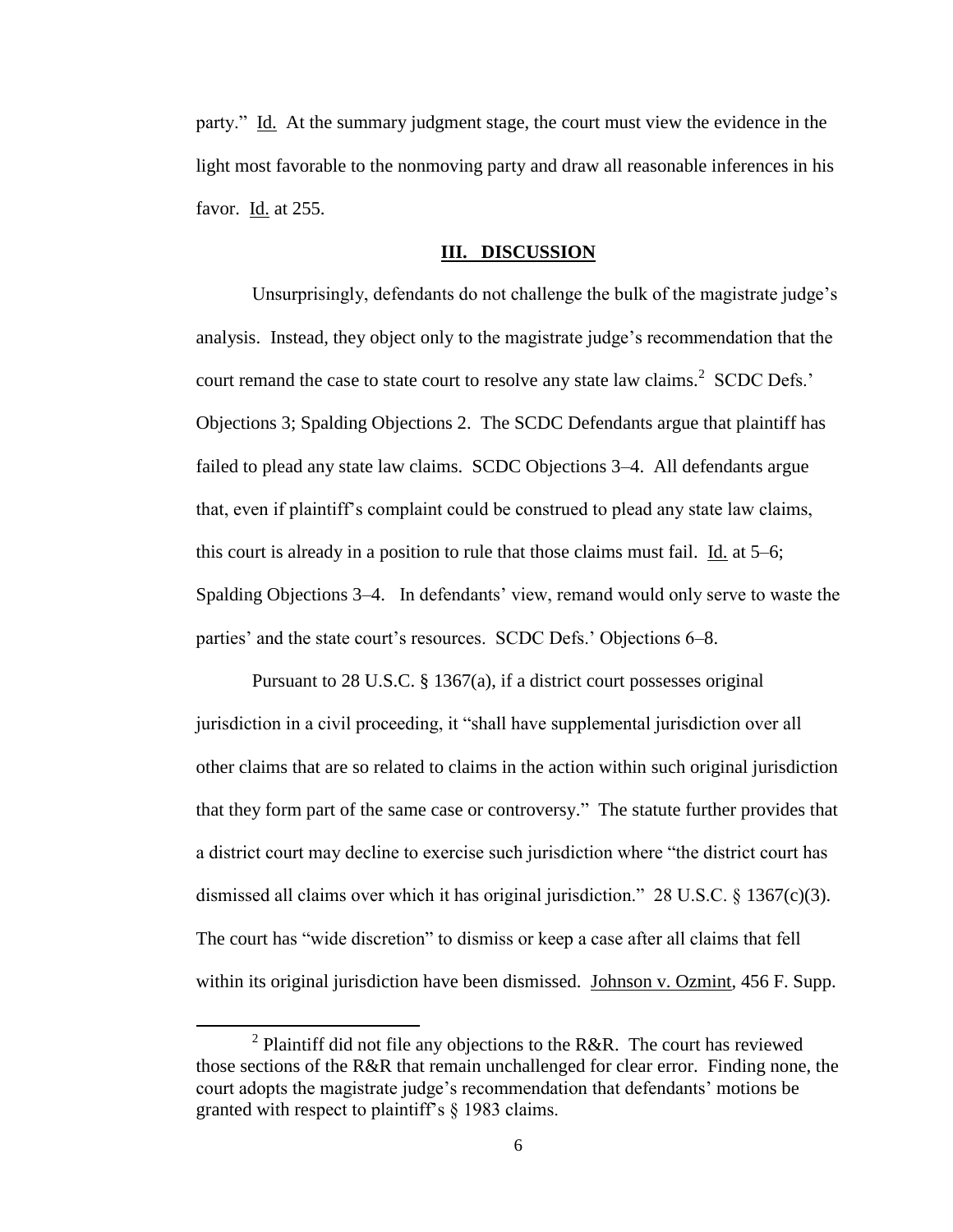2d 688, 698 (D.S.C. 2006). "Among the factors that inform this discretionary determination are convenience and fairness to the parties, the existence of any underlying issues of federal policy, comity, and considerations of judicial economy." Id. "The doctrine of supplemental jurisdiction 'thus is a doctrine of flexibility, designed to allow courts to deal with cases involving pendent claims in the manner that most sensibly accommodates a range of concerns and values.'" Id. (quoting Shanaghan v. Cahill, 58 F.3d 106, 110 (4th Cir. 1995)).

The court finds that remand is unnecessary. This case has been with the court for 14 months and the parties have already brought the case to the summary judgment stage. SCDC Defs.' Objections 8. The court does not see any underlying issues of federal policy or comity that would weigh in favor of remand, and while remand would obviously save the resources needed to resolve the case in this court, those resources are not especially significant. Remand would require the parties to spend even more of their own resources and unnecessarily burden the state court. Thus, the court rejects the magistrate judge's recommendation that the court remand the remainder of the case to state court. Instead, the court will resolve plaintiff's purported state law claims herein.

Here, plaintiff has failed to sufficiently plead any state law claims, even under the more liberal standard used to evaluate pro se pleadings. While a complaint filed by a pro se litigant must be "liberally construed," Erickson v. Pardus, 551 U.S. 89, 94 (2007) (internal quotation omitted), a <u>pro se</u> litigant must still plead "more than labels and conclusions." Giarratano v. Johnson, 521 F.3d 298, 304 (4th Cir. 2008) (internal quotation omitted). A court may not construct the plaintiff's legal arguments for him.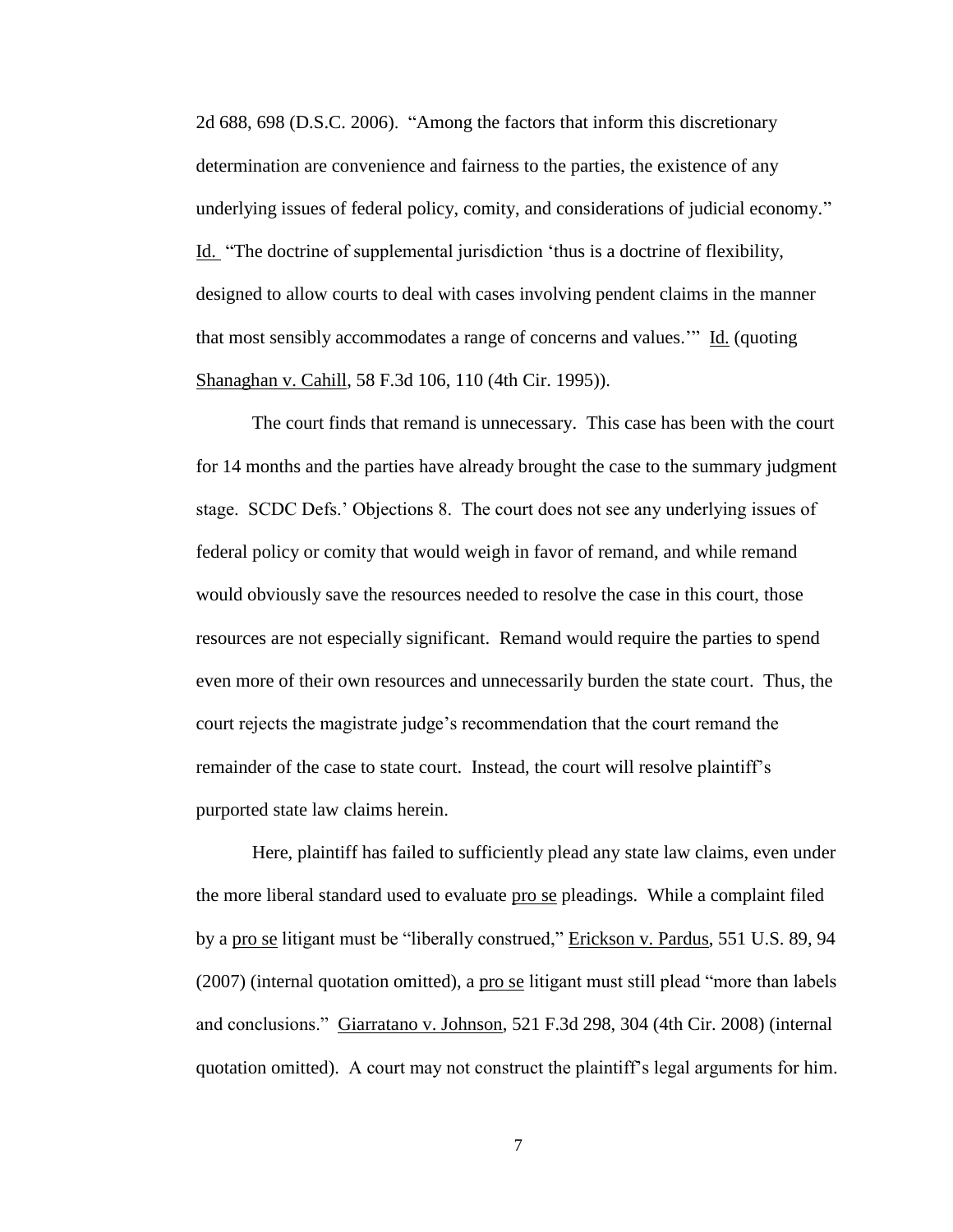Small v. Endicott, 998 F.2d 411, 417–18 (7th Cir. 1993). Nor should a court "conjure up questions never squarely presented." Beaudett v. City of Hampton, 775 F.2d 1274, 1278 (4th Cir. 1985).

Plaintiff's complaint does not actually identify any state law causes of action. Instead, he simply lists the facts underlying his action. ECF No. 1-1 at 13–17. Thus, it is difficult to understand what plaintiff's state law claims would even be. Because the court is unable to address any state law claims without first building plaintiff's arguments for him, the court finds that any such claims must be dismissed. Engaging in such speculation to address hypothetical arguments is neither an appropriate use of judicial resources, nor fair to plaintiff, as plaintiff may wish to articulate different claims than the ones the court would make for him. In these circumstances, the better course of action is to dismiss plaintiff's complaint without prejudice.